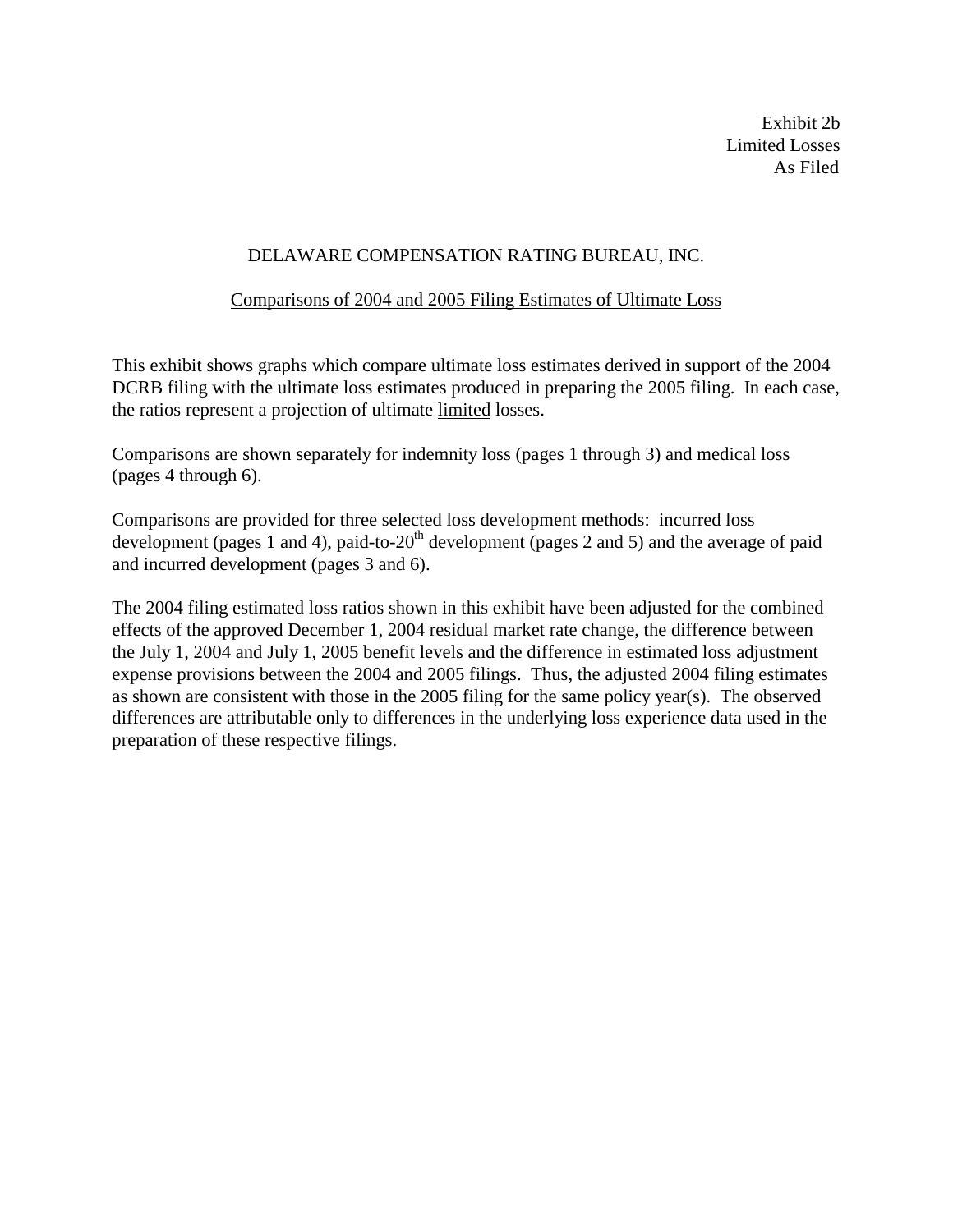### **Delaware Compensation Rating Bureau, Inc. 2004 Adjusted vs. 2005 Loss Ratios - INDEMNITY INCURRED (limited)**

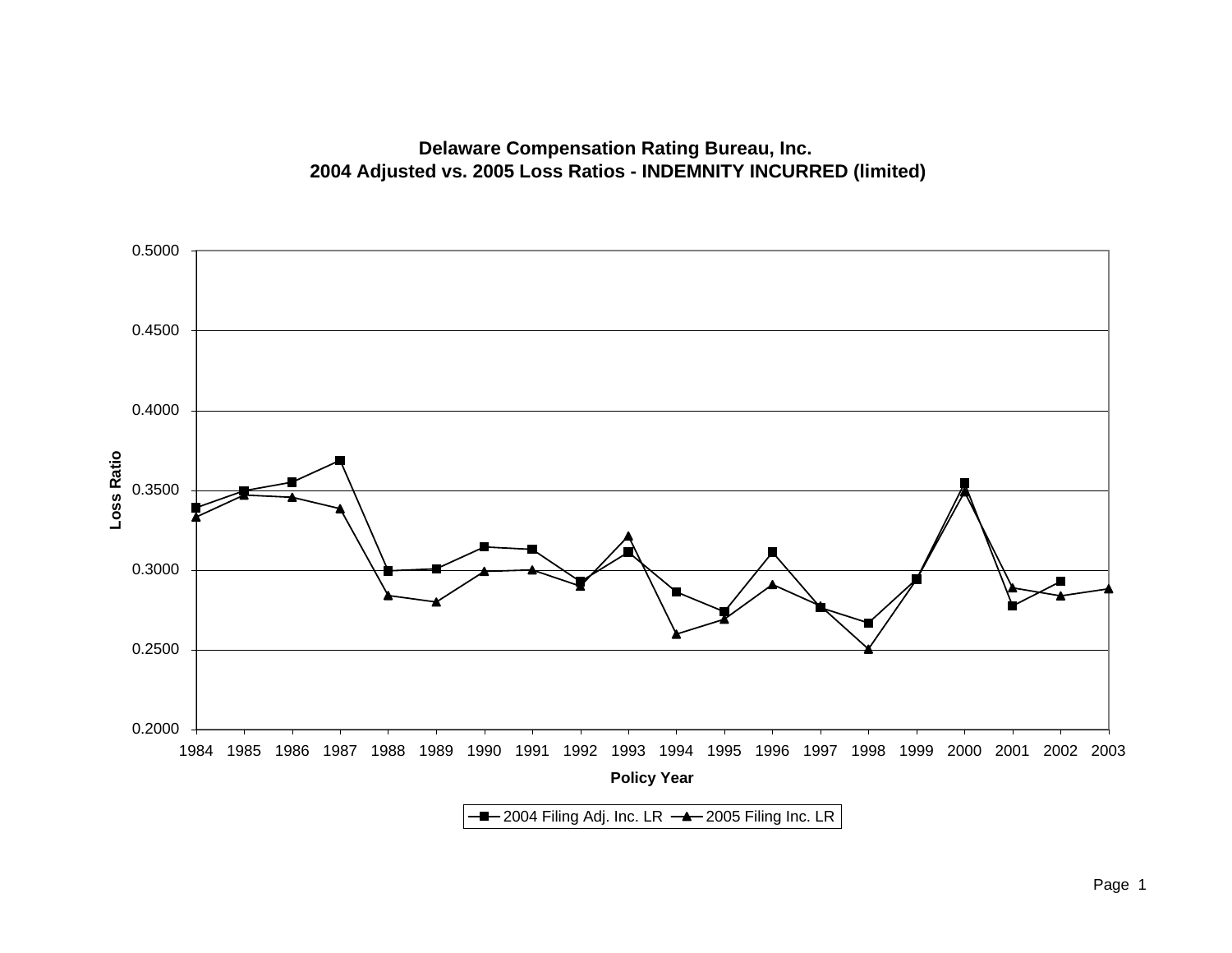

# **Delaware Compensation Rating Bureau, Inc. 2004 Adjusted vs. 2005 Loss Ratios - INDEMNITY PD.-20TH (limited)**

Page 2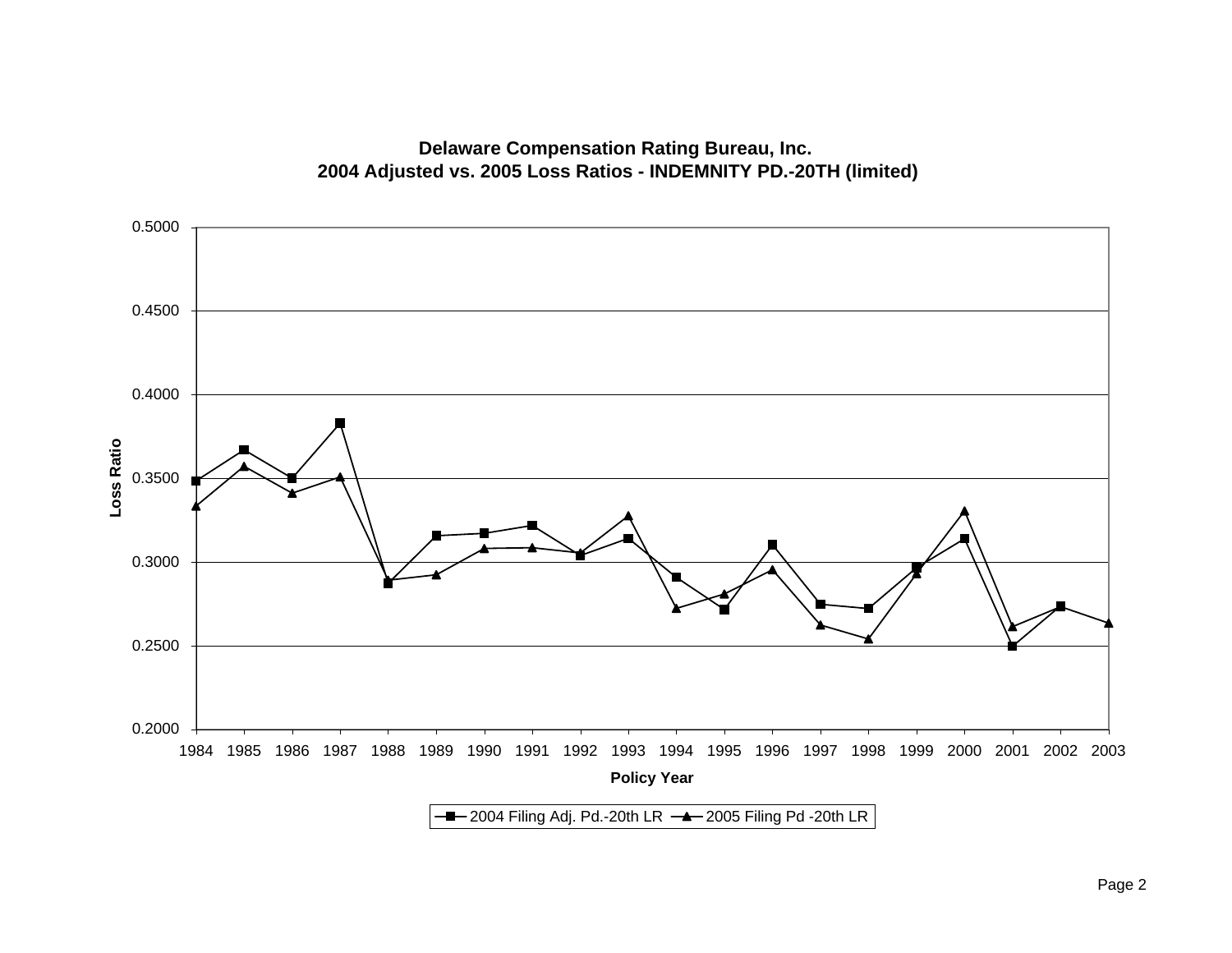

### **DELAWARE COMPENSATION RATING BUREAU, INC. 2004 Adjusted vs. 2005 Loss Ratios - INDEMNITY AVERAGE (limited)**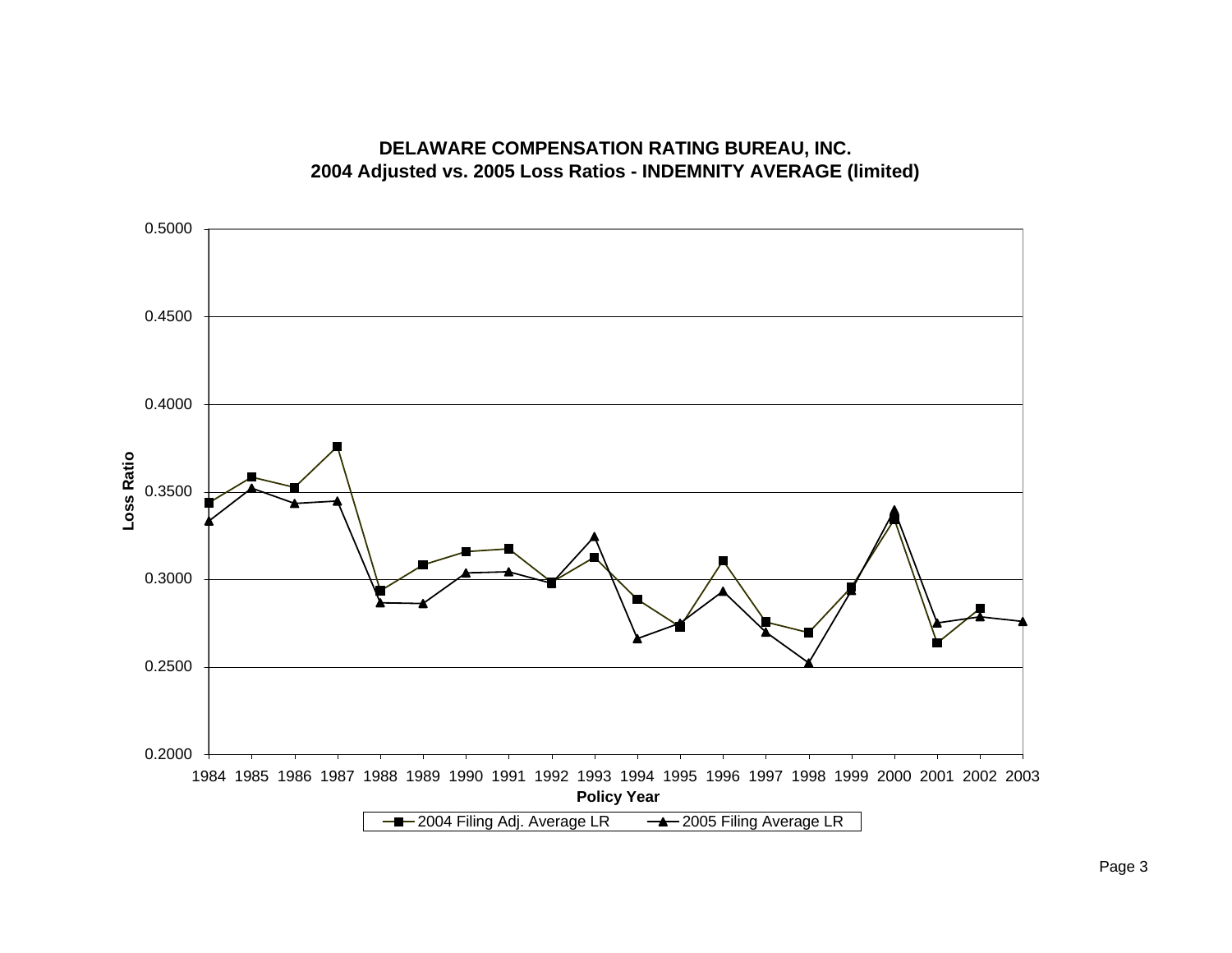

# **Delaware Compensation Rating Bureau, Inc. 2004 Adjusted vs. 2005 Loss Ratios - MEDICAL INCURRED (limited)**

 $\leftarrow$  2004 Filing Adj. Inc. LR  $\leftarrow$  2005 Filing Inc. LR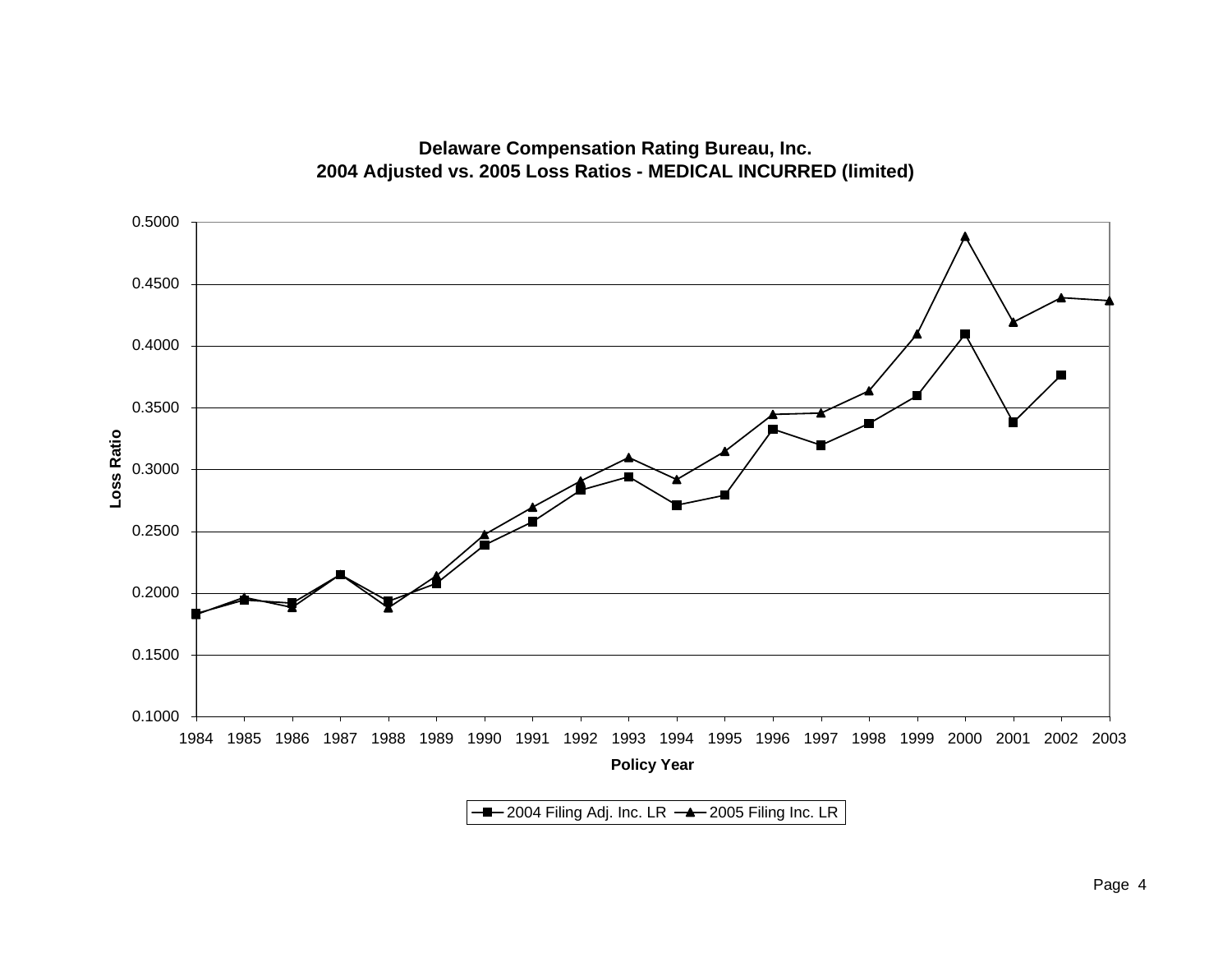

### **Delaware Compensaton Rating Bureau, Inc. 2004 Adjusted vs. 2005 Loss Ratios - MEDICAL PD.-20TH (limited)**

 $-$ 2004 Filing Adj. Pd.-20th LR  $-$  2005 Filing Pd -20th LR